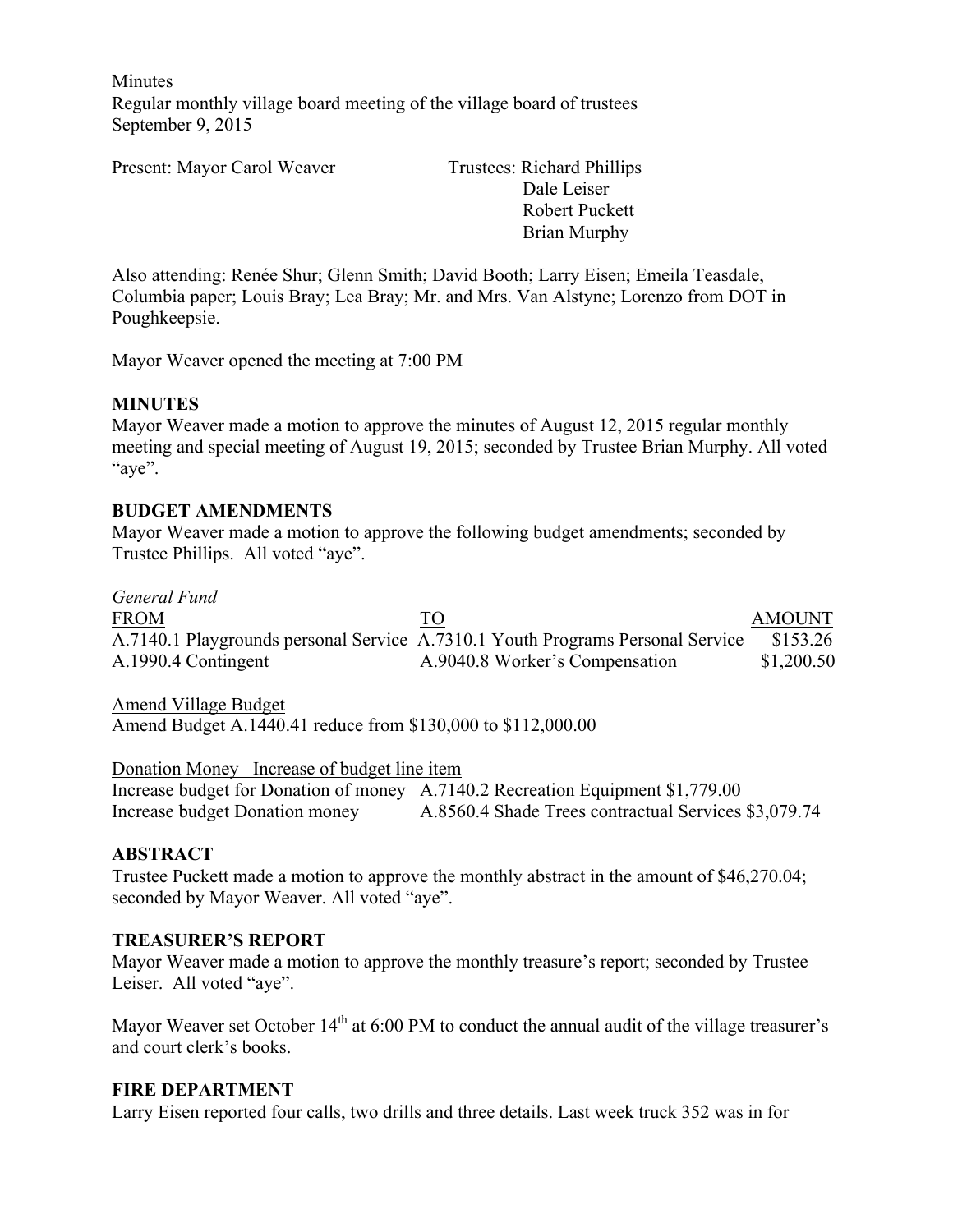annual service. This week 351 is going for annual service. A fire truck and a fireman will attend the village's annual Community night at Rothermel Park on September  $12<sup>th</sup>$  from 6 to 9 PM.

#### **DPW**

The village received a letter from Valatie stating there is an odor coming from our sewer line. Dave spoke with Paul from Valatie concerning the odor. It was determined the village will try adding a pro biotic to the line hoping it will help with odor.

Dave reported the monthly duties completed were: fixing the railings on the bandstand, tree trimming for school buses, patch paving, prepping village square for the events and grinding of sidewalks.

Dave was notified that Garman Brothers will be paving Berkshire Drive on or about September 14 or 15th. The swale on Jarvis will be completed when Peckham is in the area.

#### DPW Equipment-

The village was notified it would cost \$7,000- \$9,000 to repair the leaf machine with no guarantees. An ODM leaf machine is approximately \$29,000- \$30,000 and can be available in two weeks. A Tarco machine is 75 days out. Mayor Weaver cannot see putting \$7,000-\$9,000 into a 23year old leaf machine with no guarantee that it would last. If the village was to merge with the Town they the leaf machine would become part of the merger. The other alternative would be for the residents to bag their leaves. The village board is in agreement to continue providing leaf clean up to the residents. The village can finance the equipment thru the muni lease program. Mayor Weaver requested the lease information be forwarded to the village attorney for review.

Merging with the Town of Kinderhook-Mayor Weaver stated that the Village Board took a hard look at the proposal the Town of Kinderhook gave to the Village of Kinderhook to supply highway services. She thanked the residents who brought the petition to the Village to see if it was cost effective to merge with the Town or to retain the DPW in the Village.

Option 1 of the Town's proposal would cover: leaf pickup, drainage, mowing, snow plowing, street maintenance and clearing of sidewalks. The total approximate cost to the village of Kinderhook was \$218,182.00 for a five year agreement. There were question marks for gasoline and insurance in this option. The Board requested that the Town be asked to give an estimate for these items. This will give a clear cost as to what Option 1 will cost.

The village would still have to pay for material and hire someone for the other duties needed in the village.

Mayor Weaver will request additional information from the Town to clarify questions on Option 1 and then the Board will determine if it is cost effective to merge with the Town. Trustee Phillips stated it cost the village \$207,247.00 to run the DPW for the 2013-2014 fiscal year and \$230,000 to run the DPW in the 2014-2015 fiscal year. If you added the water department, it cost the village \$265,272.

Trustee Leiser feels the water should be separate as it is a separate fund that has its own revenue and expenses.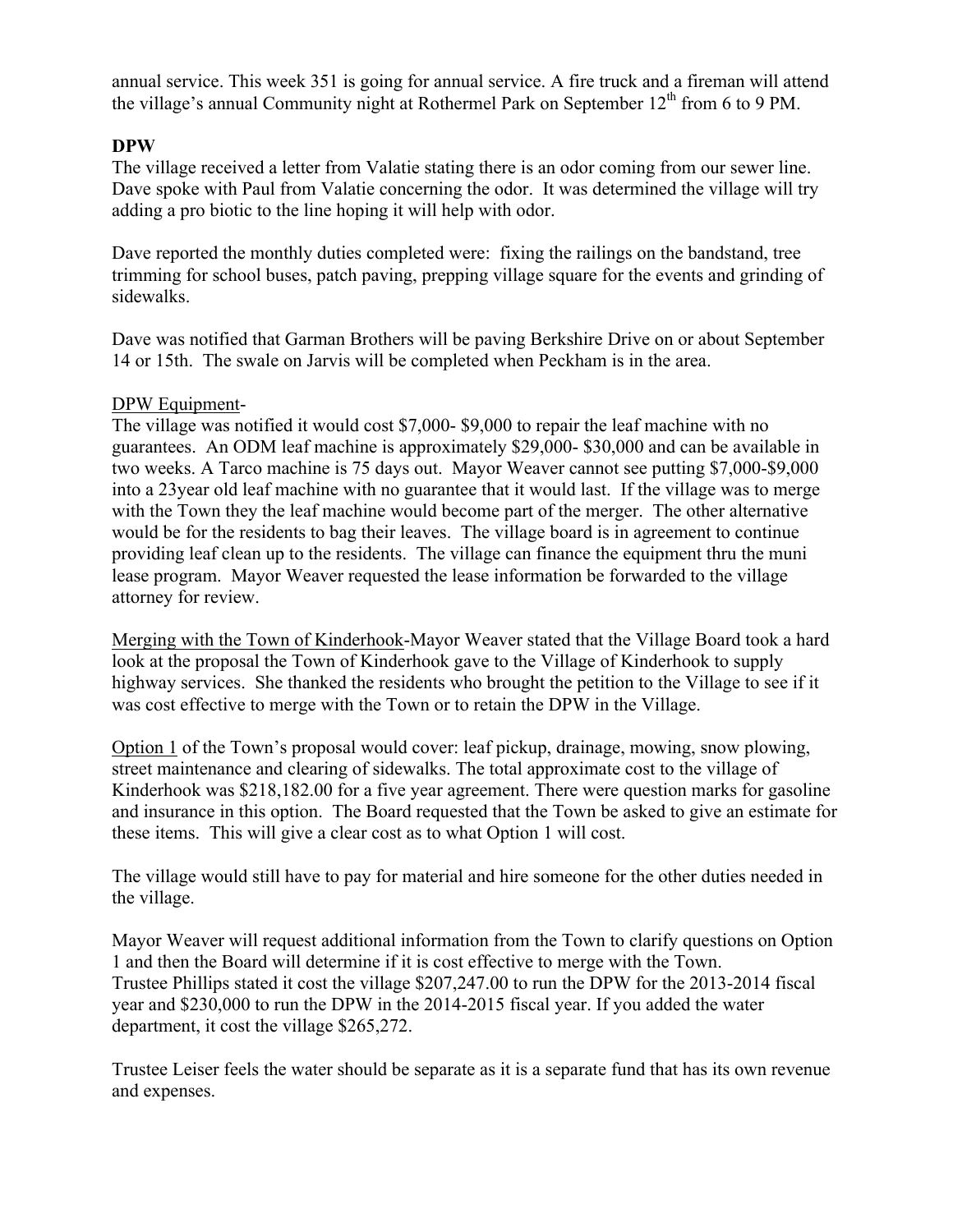Town of Kinderhook Option 2 –The board was unsure if this could be broken down to an hourly rate on the actual time they were in the village. The town has proposed two employees at a rate of \$45,000 a year plus health insurance and benefits.

Trustee Puckett thought an hourly rate could be developed to charge the village of Kinderhook but is unsure on how the Town is developing their option.

Mayor Weaver will ask the Town to clarify if the salary for the 2 employees and the health insurance will be pro-rated for the hours that they are in the Village doing snow plowing.

Trustee Murphy stated at a meeting with the town committee that he wanted to discuss a contract or service level agreements. The committee did not seem eager on pursuing a service level agreement or have knowledge of any type of agreement. He is not comfortable going forward without a contract or service level agreement knowing the timeframe a service to the village residents would happen.

Mayor Weaver stated when she receives a response form the committee, the village board will hold a special meeting to make a decision.

Water Line Kinderhook Creek- Trustee Leiser has placed a call into Ray Jurkowski concerning the abutment on the County Bridge. The erosion may be caused by the abutment. The county should maintain the abutment. The Village is still waiting for DEC and Army Corp of Engineers to approve the reinforcement of the exposed water line in the creek.

## **CODE ENFORCEMENT OFFICER**

The CEO/ZEO monthly report was received with \$330.00 of permit fees collected. Violations-Glenn issued two appearance tickets for the properties at 3 & 5 Church Street. He stated 5 Church Street is in foreclosure.

## **UNPAID VILLAGE TAXES**

Approximately 33 properties have not paid their 2015-2016 village taxes in the total amount of \$12,481.83. Late letters have been sent to the property owners.

## **ZONING BOARD**

A public hearing is scheduled for October  $26<sup>th</sup>$ , 2015. A resident is appealing the CEO/ZEO's decision on the metal art sculpture on the front lawn of The School property.

## **PLANNING BOARD**

Minutes of June 19, 2015 received. The monthly meeting was cancelled.

Comprehensive Plan Update-Minutes of May  $28<sup>th</sup>$ , June  $4<sup>th</sup>$ , July  $2<sup>nd</sup>$ , and July 23, 2015 were received. An online survey is being created to allow residents to fill out and submit to the village office.

## **HISTORIC PRESERVATION COMMISSION**

Minutes of July 19, 2015 were received. The commission is reviewing the Kinderhook Memorial Library's plans for an addition.

## **ECONOMIC DEVELOPMENT DIRECTOR**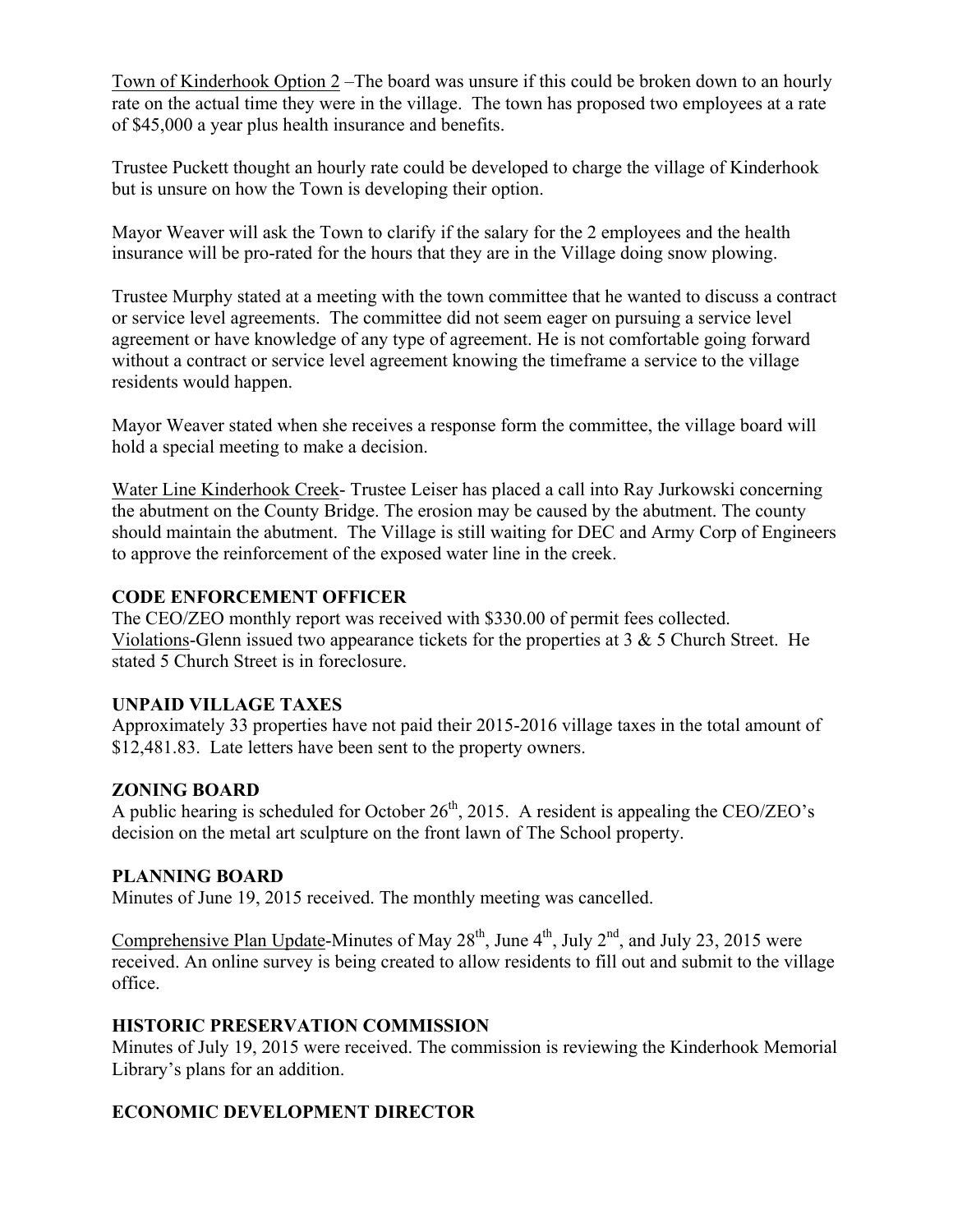Renee submits a monthly report that is on file in the village office. Renee is working on new signage for the village's parking lot. She met with HPC members, DPW and John Reilly. The funds raised from selling of the old street signs will go to the new parking lot sign.

Renee solicited donations from area businesses for a promotional package to WAMC Radio Fall Fund Drive. She does this as a marketing tool to entice visitors to come to the village and frequent the businesses. WAMC would like to model this for other Towns.

#### **CORRESPONDENCE**

Department of Transportation Columbia County 21 Functional class change Resolution**-**

## **RESOLUTION SUPPORTING A FUNCTIONAL CLASSIFICATION CHANGE FOR COLUMBIA COUNTY ROUTE 21 (HUDSON STREET) FOR THE VILLAGE OF KINDERHOOK**

At a regular meeting of the Village Board of the Village of Kinderhook, Columbia County, New York, duly held on the 9th day of September, 2015 at the Village Hall, 6 Chatham Street, Kinderhook, New York, the following Resolution was proposed and seconded:

## Resolution by: Mayor Carol Weaver; Seconded by: Trustee Dale Leiser.

**WHEREAS**, the Village of Kinderhook has requested that the NYS DOT consider changes in the Function Classification of Columbia County Route 21 (Hudson Street) in the Village of Kinderhook between Broad Street and McCagg Road in the Village and Town of Kinderhook; and

**WHEREAS**, the NYS DOT has performed a study of traffic volumes and patterns of travel, and has found that a Functional Classification change is warranted based upon the present-day use of the road network in the Village from a Functional Classification of Rural Local Road (09) to a Functional Classification of Urban Minor Collector (18).

**NOW, THEREFORE, BE IT RESOLVED** by the Mayor and Trustees of the Village of Kinderhook that the Village do Kinderhook supports the Functional Class change for Columbia County 21 (Hudson Street) between Broad Street and the Kinderhook Village Line from Rural Local Road (09) to Urban Minor Collector (18); and

**BE IT FURTHER RESOLVED** that the Mayor is authorized to executed and deliver any and all documents to effectuate the Functional Classification change.

Upon question of the foregoing Resolution, the following Board members voted "Aye" in favor of the Resolution: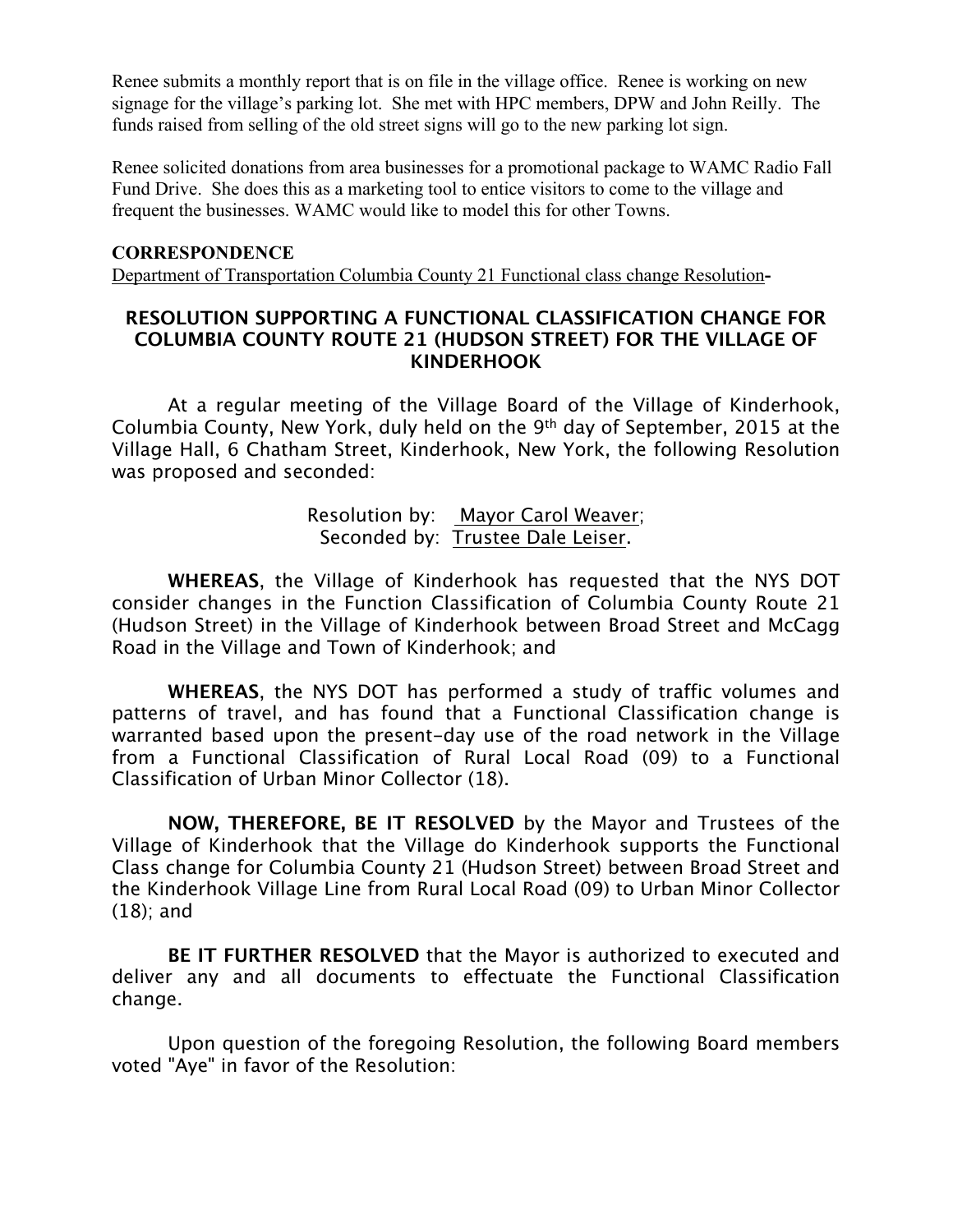Mayor Carol Weaver; Trustee Richard Phillips; Trustee Dale Leiser; Trustee Robert Puckett; and Trustee Brian Murphy.

The following Board members voted "No" in opposition

thereto:

\_\_\_\_\_\_\_\_\_\_\_\_\_\_\_\_\_\_\_\_\_\_\_\_\_\_\_\_\_\_\_\_\_\_\_\_\_\_\_\_\_; and

The Resolution having been approved by a majority of the Village Board, the same was declared duly adopted by the Mayor of the Village of Kinderhook.

\_\_\_\_\_\_\_\_\_\_\_\_\_\_\_\_\_\_\_\_\_\_\_\_\_\_\_\_\_\_\_\_\_\_\_\_\_\_\_\_\_.

Dated: September 9, 2015

Nicole H. Heeder, Village Clerk Village of Kinderhook

Tobacco Free Resolution

# **RESOLUTION ESTABLISHING A TOBACCO USE POLICY FOR THE VILLAGE OF KINDERHOOK**

At a regular meeting of the Village Board of the Village of Kinderhook, Columbia County, New York, duly held on the 9th day of September, 2015 at the Village Hall, 6 Chatham Street, Kinderhook, New York, the following Resolution was proposed and seconded:

> Resolution by: Mayor Carol Weaver; Seconded by: Trustee Dale Leiser.

**WHEREAS**, the Village of Kinderhook has herein determined to implement a tobacco use policy in order to provide a healthy, productive, clean, and safe environment for all village employees and visitors to village facilities. Smoking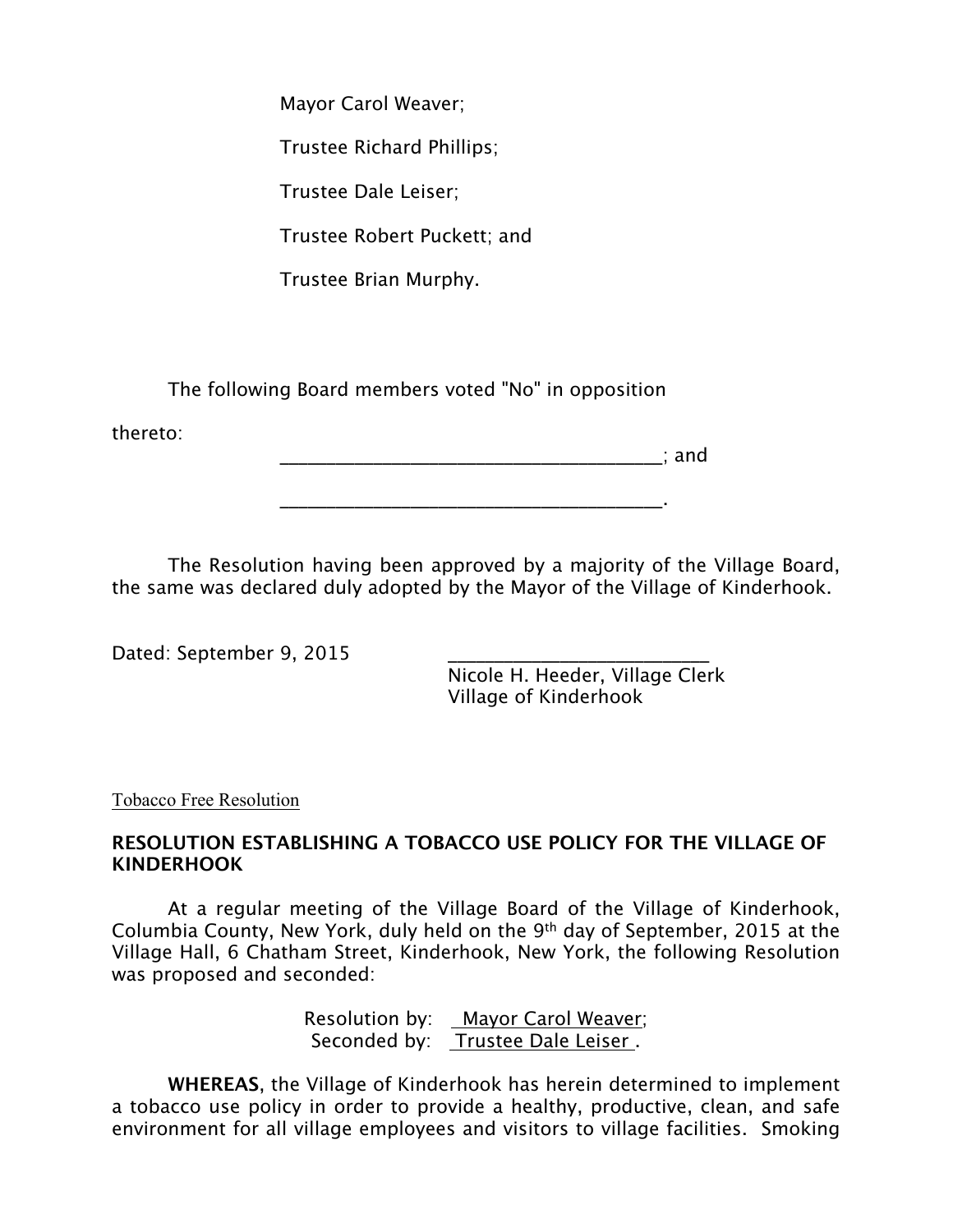and other tobacco use in outdoor public areas produces litter, presents can present an unprofessional image, and requires additional maintenance. Improperly discarded cigarettes have and can cause fires that damage property and threaten public safety. The purpose of this policy is to create and sustain an environment that supports compliance with the 203 New York State Clean Indoor Air Act, and that promotes a tobacco-free social norm in or on village property.

**NOW, THEREFORE, BE IT RESOLVED** by the Mayor and Trustees of the Village of Kinderhook that:

Tobacco Products: means all manufactured products containing tobacco or nicotine, including but not limited to cigarettes, cigars, pipe tobacco, snuff, chewing tobacco, dipping tobacco, bidis, snus, dissolvable tobacco products, and electronic cigarette cartridges. However, Tobacco Products does not include products that are approved by the U.S. Food and Drug Administration, pursuant to its authority over drugs and devices, for sale as tobacco use cessation products or other medicinal purposes and are being marketed and sold solely for that approved use.

Smoking: means inhaling, exhaling, burning, or carrying any lighted or heated cigar, cigarette, or pipe, or any other lighted or heated tobacco, nicotine, or plant product intended for inhalation, in any manner or in any form.

**BE IT FURTHER RESOLVED** effective October 1, 2015, the use of all tobacco products as defined above is prohibited at all times by all employees and visitors:

- 1. in all interior space owned, rented or leased by the Village of Kinderhook;
- 2. in all vehicles owned, rented, leased or operated by the Village of Kinderhook;
- 3. on all outside property or grounds owned or leased by the Village of Kinderhook, including parking areas and in private vehicles while on Village of Kinderhook property.

**BE IT FURTHER RESOLVED** the Village implements and administers the policy as follows:

- 1. All current and future Village employees will receive, and must provide written acknowledgement of receiving, notice of the terms of this policy.
- 2. All Village properties, facilities and vehicles will be marked with signs indicating that all tobacco use is prohibited.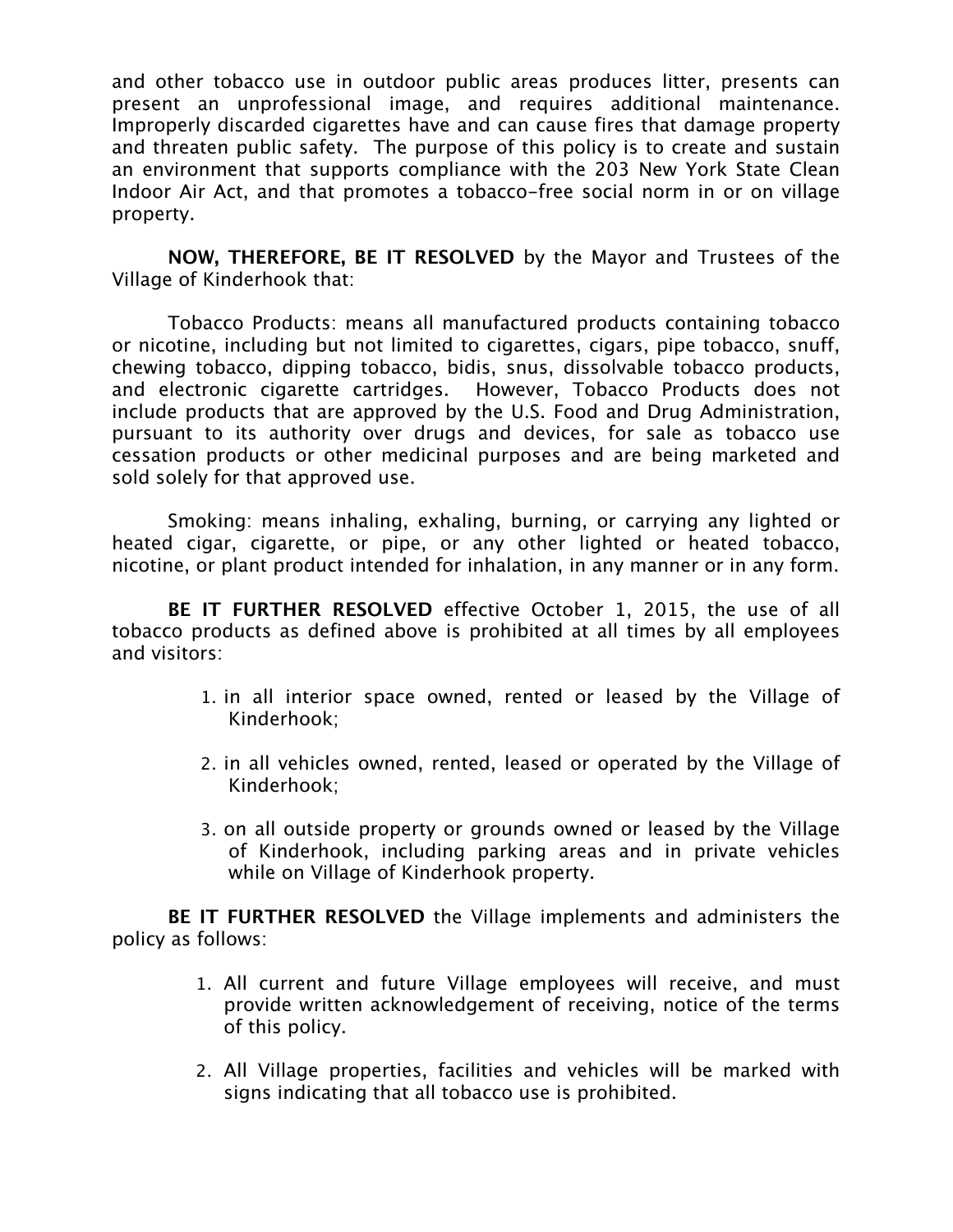- 3. Employees who choose to use tobacco products must do so only on regularly scheduled breaks or meal times and must go off Village property to do so.
- 4. All visitors who choose to use tobacco products must leave Village property to do so.

**BE IT FURTHER RESOLVED** that supervisors and managers are responsible for ensuring that employees under their direction are aware of the policy and comply with it. Employee violations are subject to standard disciplinary actions of the Village. Compliance with this policy is mandatory.

Upon question of the foregoing Resolution, the following Board members voted "Aye" in favor of the Resolution:

Mayor Carol Weaver;

Trustee Richard Phillips;

Trustee Dale Leiser;

Robert Puckett; and

Brian Murphy.

The following Board members voted "No" in opposition

thereto:

 $\blacksquare$  and  $\blacksquare$ 

The Resolution having been approved by a majority of the Village Board, the same was declared duly adopted by the Mayor of the Village of Kinderhook.

\_\_\_\_\_\_\_\_\_\_\_\_\_\_\_\_\_\_\_\_\_\_\_\_\_\_\_\_\_\_\_\_\_\_\_\_\_\_\_\_\_.

Dated: September 9, 2015

Nicole H. Heeder, Village Clerk Village of Kinderhook

## **VILLAGE HALL**

Roof Repair Project-Due to the inability to place a dumpster on the bank parking lot and use the lot for the asbestos removal phase of the project and given the placing the dumpster in front of the building on Chatham Street (given that the public must be kept 25 feet away from the dumpster), a change order estimate from Sullivan was received for \$14,500 to abate the roof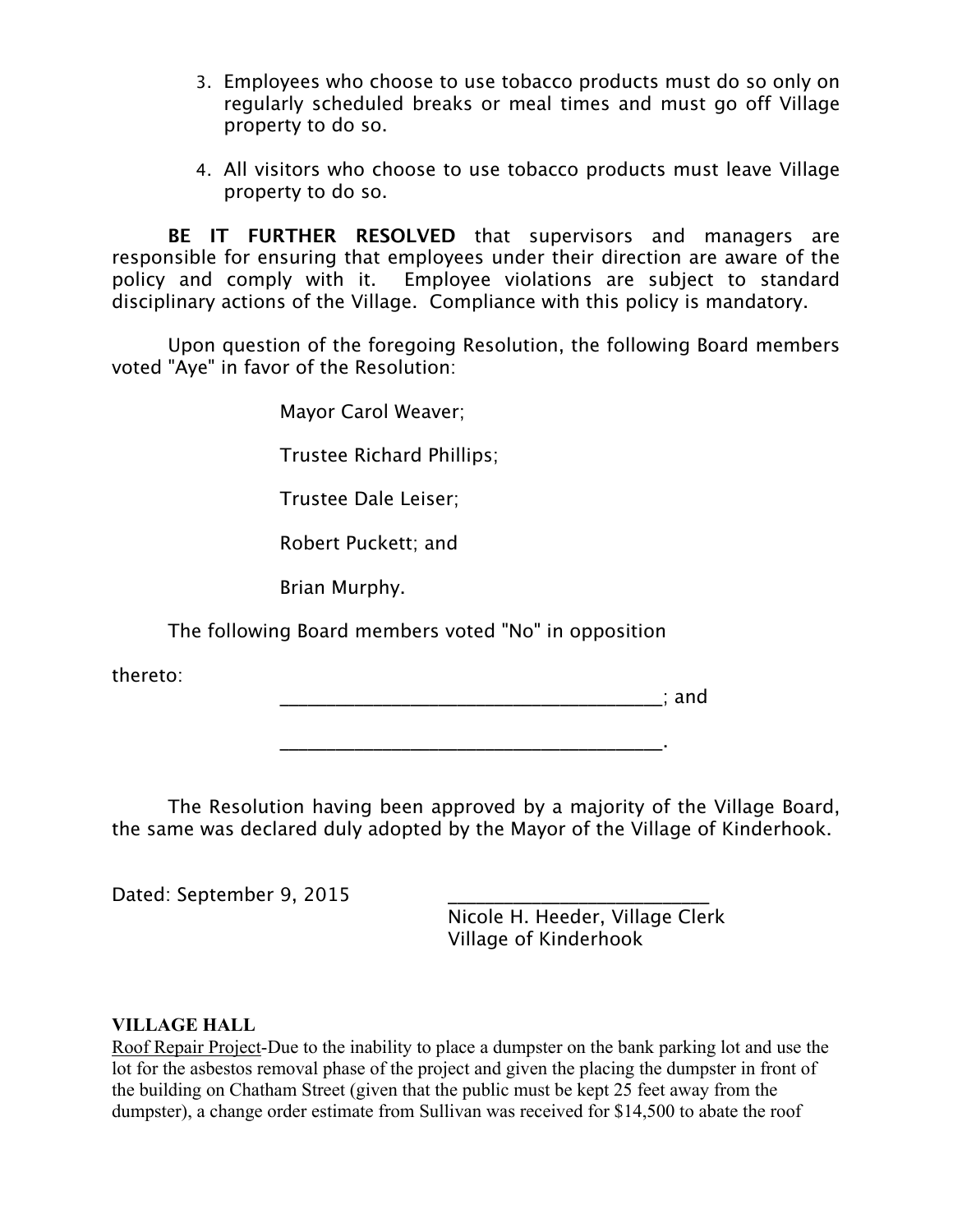which will require wrapping the removed materials on the flat roof and then transporting bundles of wrapped materials. Once the material is wrapped it is considered general construction debris. They require a 25ft clear zone that the village does not have. Kinderhook Bank declined the village Board's request to use their parking lot for construction debris due to the asbestos. Prior to the knowledge of the asbestos they had agreed the contractor could use their parking lot. Trustee Puckett stated they have understandable reasons for their employees and customers. There is 1.4 % of asbestos in the fiber of the paint on the village hall roof; anything over 1% needs to be abated. Glenn noted a variance could have been applied for to the Dept. of Labor. Trustee Puckett spoke with the Village Attorney, Robert Fitzsimmons, concerning a variance. The variance would take approximately three weeks and there may be additional costs and time for the variance. There is no guarantee the village would receive a variance and a certified program analyst will need to be hired to apply for the variance.

Trustee Puckett made a motion to accept Sullivan's estimate at \$14,500 to move the project forward; seconded by Trustee Phillips. All voted "aye".

#### **WASTEWATER COLLECTION PROJECT**

At the sewer pump station at the Fire House, the housing for the pump station was not made to specifications and instead of being flush to the ground, it was built too high. Casale was to correct this with a new top. However, without notifying the Village, Charlie Casale had an employee come down to the Village and cut the box to the correct height. The Mayor spoke with Mr. Casale at the time this was being done and was assured that none of the equipment within the box would touched. The village is currently waiting to have Casale Construction to repave a portion of the parking lot that was done unsatisfactorily and to correct the other items on the punch list submitted by Project Manager Dunham.

#### **APPLICATIONS**

Mayor Weaver made a motion to approve the following applications; seconded by Trustee Phillips. All voted "aye".

- a. Rhonda Conover is requesting the playground pavilion on Sept  $20<sup>th</sup>$  from 12-6 pm.
- b. Kinderhook Reformed Church is requesting a sign for Brooks BBQ Sept.  $15^{th}$  Sept.  $30^{th}$

#### **RECREATION COMMISSION**

With her family, Jamie Todd Stickles donated a piece of playground equipment in memory of her mother, Holly Hutehinson. She chooses to donate a crawl through tunnel to add to Rothermel Park. The commission will send a thank you note to her and her family.

#### **TAXPAYER TIME**

Chuck Rothermel stated it has been 2 1/2 months since the DPW garage burned. He wanted to know why the village has not explored the shared service grant. He said there is money there for shared services that it is the governor's pet project.

Trustee Puckett responded that there are two separate grants. One grant is for equipment and one for a study on shared services that is a 50/50 matching grant. Someone would need to be hired to write the grant proposal. The proposal would then be submitted to the state for the state to make a decision on who receives the grant funds. The time frame for the equipment grant ended in June.